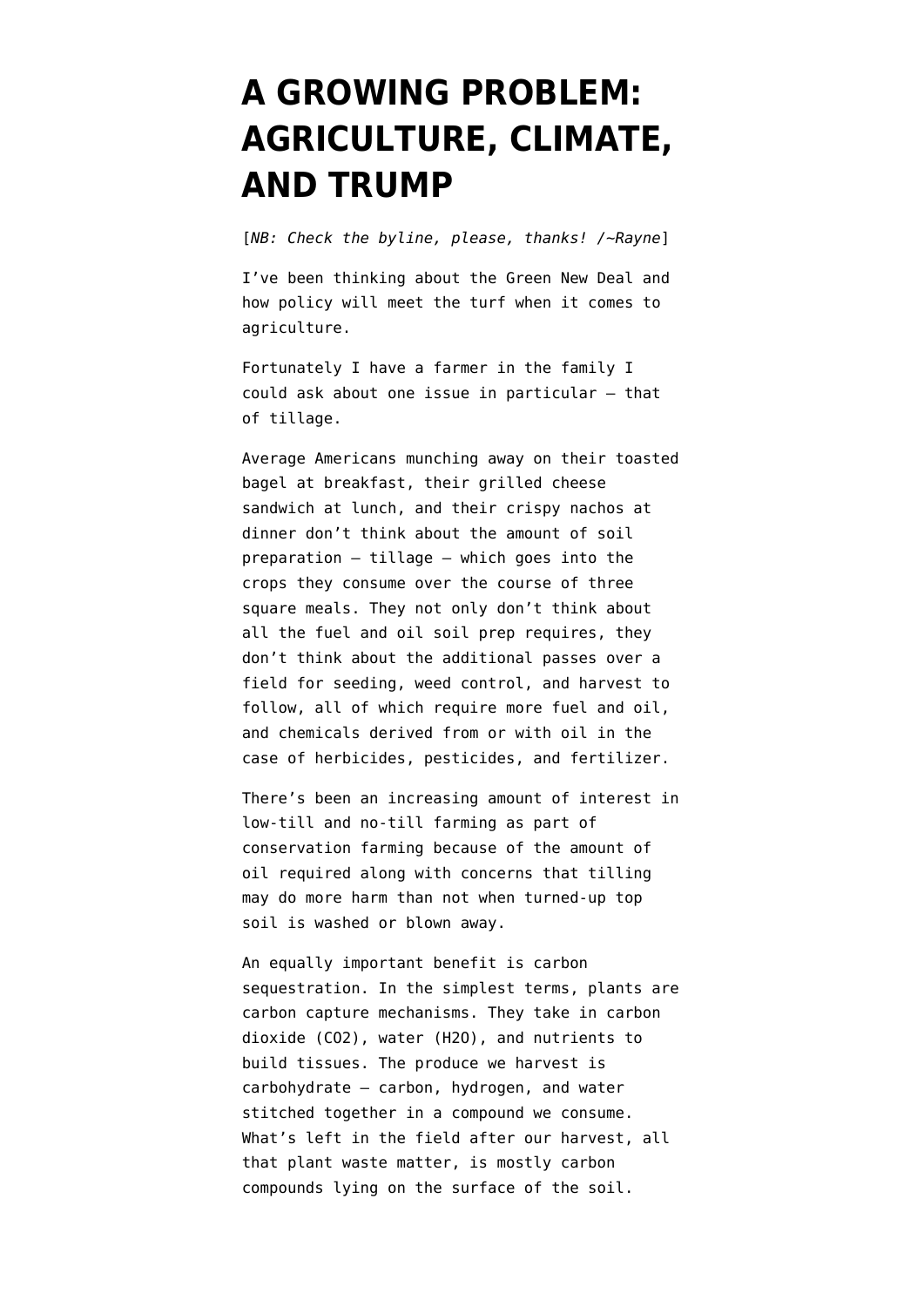When left undisturbed, plant waste matter left to decay releases nutrients, provides mulch to reduce moisture evaporation, stabilizes top soil against erosion by wind and water, while acting as a carbon sink. The more carbon we can sequester in organic material, the less carbon there is in the air in the form of CO2. No-till farming allows the carbon sink to accumulate rather than disturbing it with cultivation which prevents its accumulation.

Not to mention the soil develops a more complex microbiome freeing additional nutrients from the earth and the compost mixture above, potentially increasing nutrient value in crops.

No-till sounds like the method we should already be using as widely as possible, yes? Sadly, we aren't.

The rate of no-till's adoption has been problematic. It's used more frequently in the U.S. than in Europe, but studies in Europe have been used to shape the approach to no-till's adoption.

One issue affecting farmers attitudes is weed control. They end up using more herbicides on no-till which may offset any environmental gains made by reducing oil consumption. It's not clear from the studies I've read whether the problem is weeds reducing crop yields — in the case of wheat, no-till results in a [5% reduction and in](https://www.sciencedirect.com/science/article/pii/S0378429015300228) [corn, 7.6% reduction](https://www.sciencedirect.com/science/article/pii/S0378429015300228) — or if it is in part a long-held bias against weeds and for action to eliminate them.

The bias has been [documented in research](http://citeseerx.ist.psu.edu/viewdoc/download?doi=10.1.1.595.6474&rep=rep1&type=pdf) and appears to be based in education. Farmers with a higher level of education are less reluctant to adopt no-till, but these same farmers may be more efficient and not experience the same level of output reductions as less educated farmers.

There remain concerns about crop yields which could be mitigated with use of methods like [allelopathic cover crops](https://en.wikipedia.org/wiki/Allelopathy) — like planting rye to winter over before planting another crop over it in the spring. Rye inhibits the growth of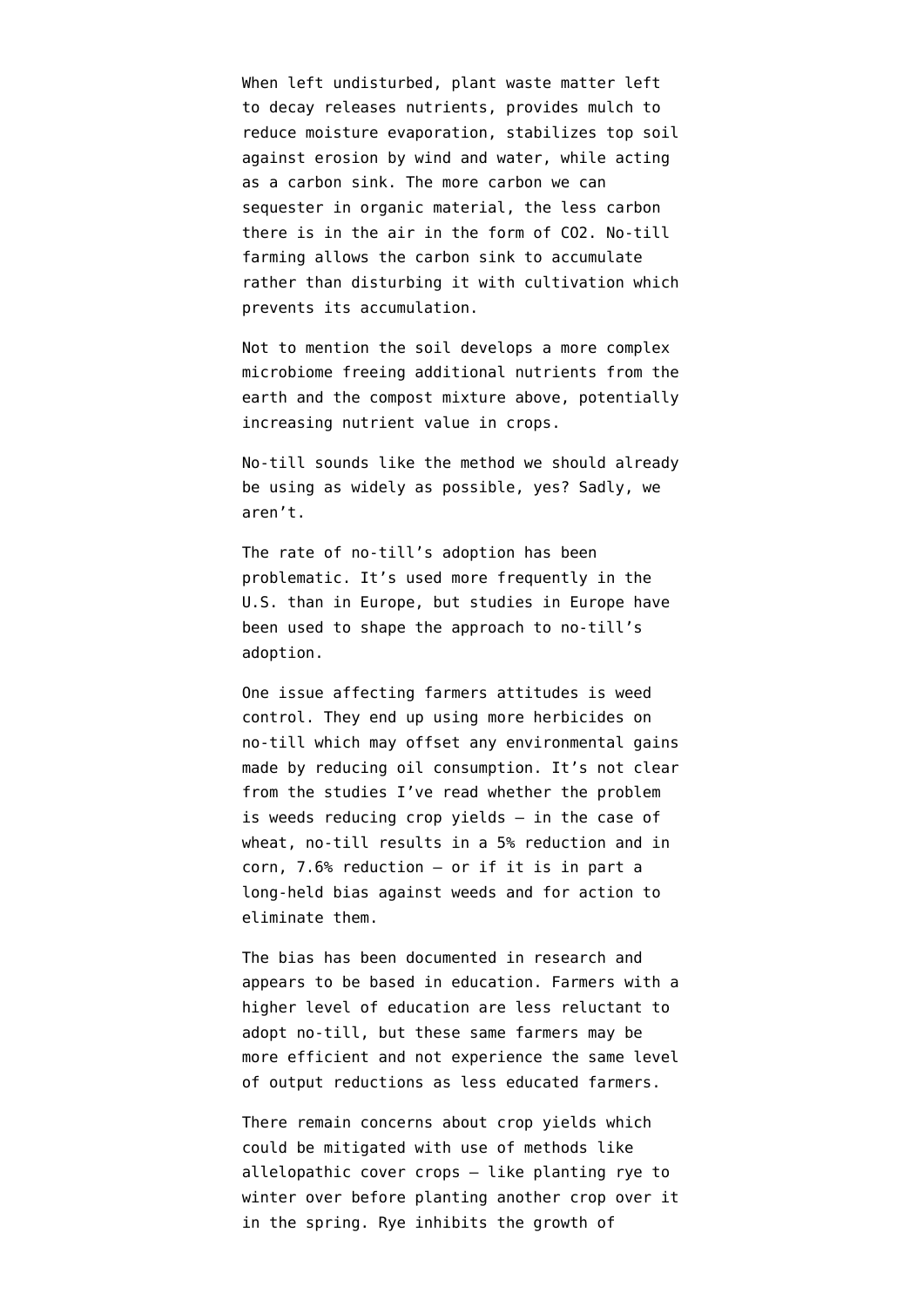broadleaf weeds. Unfortunately, rye also [interferes with corn productivity](https://www.agweb.com/article/dont-let-covers-ding-a-cash-crop-naa-darrell-smith/) depending on when the corn is planted. A season like 2019 makes it very difficult to manage when planting will happen due to the amount of moisture from snow melt and rain.

There aren't many identified alternative allelopathic crops either, for use as cover or not. It's an area ripe for research but we all know how the Trump administration is toward any science which may affect corporate donors like Big Ag and Big Pharma (the latter has strong overlap with the former).

All this brings me to that conversation I had with the farmer in the family.

They grow one fairly simple crop: hay. That's it. That's their specialty, that's all they've done on their small farm for decades. The entire family pitches in some way and they earn enough to pay the property taxes on the small farm and the family home along with covering home heating, electricity, and maintenance. Not big money but subsistence level.

I asked about no-till and if they could use it on their farm. They explained the type of soil they had — gave me a name for it which I won't share because it can too easily be used to identify a part of the country. This type of soil didn't do well with no-till, they explained, while looking at me skeptically because I'm a suburbanite.

This set me off researching soil types. I didn't know there were more than 20 in my own county and they were all different from the soil types in the subject farmer's county

Look for a soil survey of your own home county; it's highly educational and may even explain somethings you might never have noticed or attributed to something else. Like the layout of towns and cities and their relative organization compared to soil types; I had NO idea that the location of my town wasn't dictated solely by a couple rivers' paths but by the adjacent soil.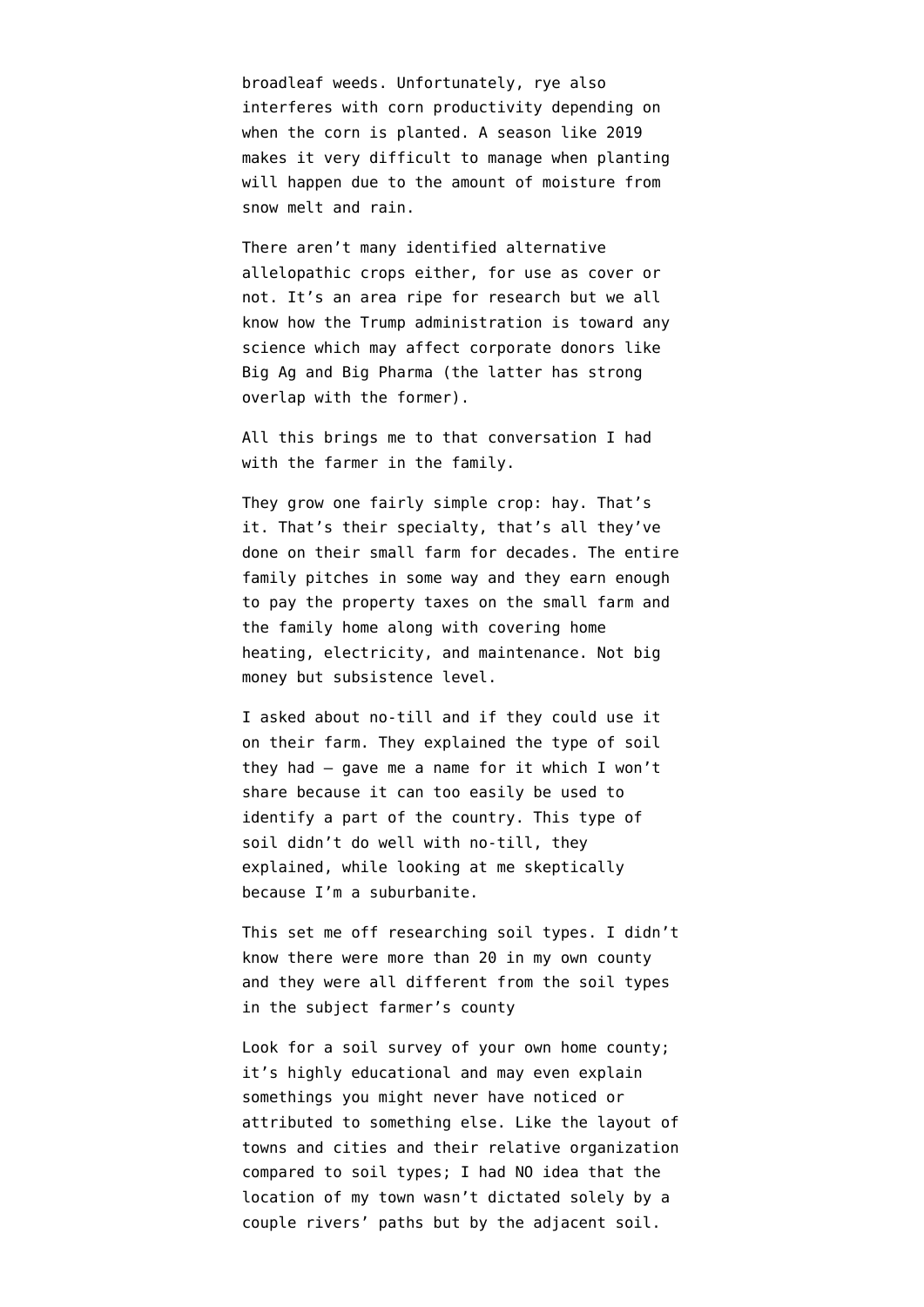Some areas that remain heavily wooded also happen to be near soil which is difficult to farm and/or in flood plains; other areas which have great soil remain wide open, undeveloped, and under cultivation. Still other areas which have crappy soil according to old maps were built up with businesses and residential developments.

But in the course of researching soil I learned something unfortunate: the farmer in my family was wrong about the type of soil on which they farm, or they were misled/misinformed about the type of soil on which they farmed, or they didn't want to answer truthfully about the soil because I was some lefty suburbanite nosing around about no-till farming.

I don't think I want to ask any more questions of them for fear of stirring up a rat's nest in the family. But I do want to stir the pot a bit here, because this has proven to be a far more complex topic than the average American realizes yet depends on every day and agriculture policy will be critical to the Green New Deal.

Just looking into soil preparation to grow crops opened up a huge can of worms, touching on so many different issues.

Like culture — is some of the bias against notill based in cultural identity which may prove resistant to change whether about farming techniques, agricultural policy, or the Green New Deal?

Like education — how will we ever develop more and better approaches to efficient, fossil fuelfree crop production without more and better education?

Like economics — can we provide enough incentives to pay farmers an offset for their reduced yields until they become practiced at no-till and other conservation farming techniques? Can we do it with carbon offsets?

Like politics — can we push back against Big Ag and Big Pharma so that farmers can migrate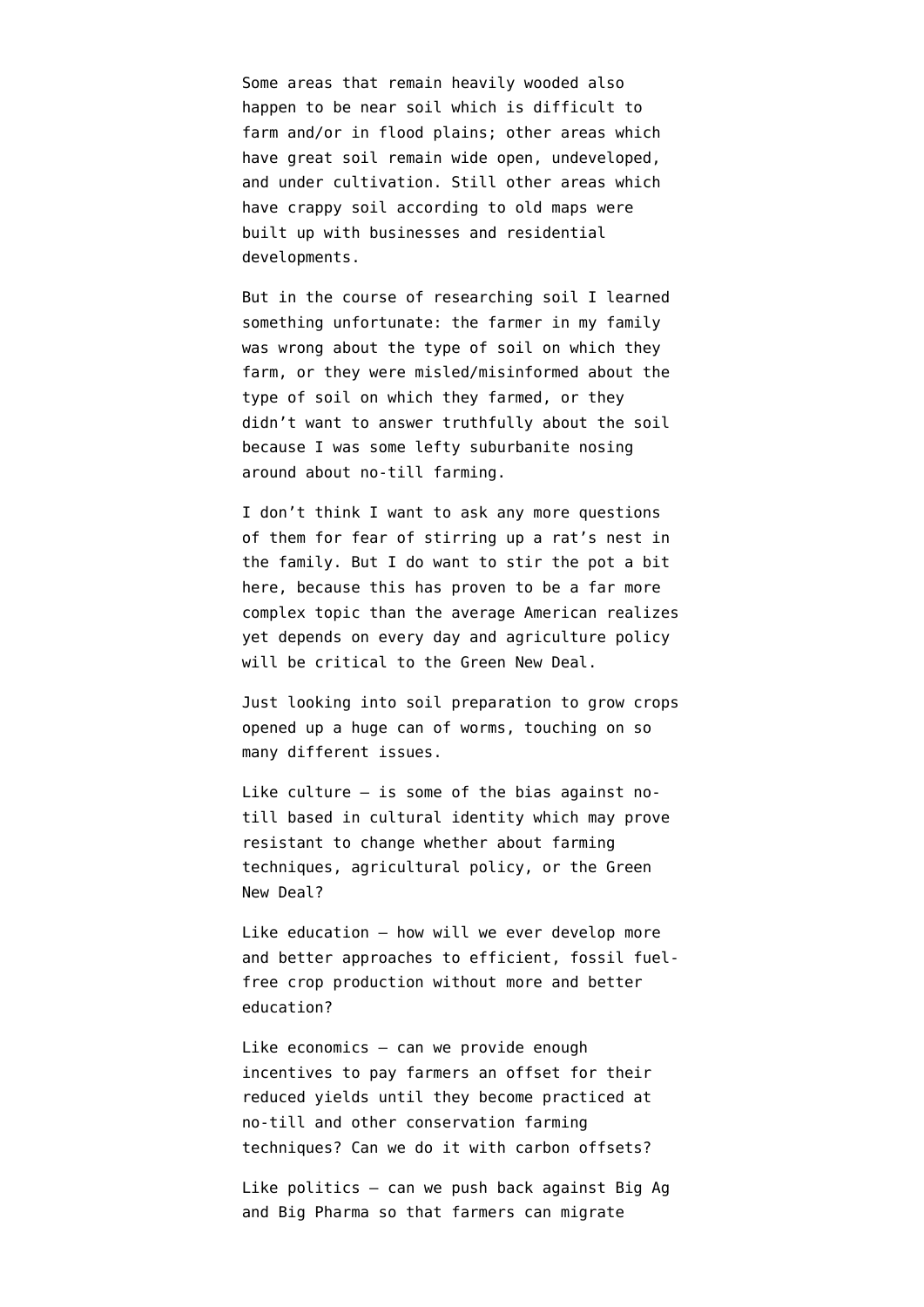toward more aggressive conservation farming without corporate-captured policy working against them?

The worst part of this dive — which is by no means comprehensive and probably shot through with errors of my own understanding  $-$  is that the clock is ticking. We don't have much time, like a handful of years. We don't have enough research and we're fighting the highly toxic combination of ignorance, bias, corporatism, and corruption to overcome this insufficiency.

The worst case could already be upon us if we look at the mid-section of this country. [51%](https://www.bloomberg.com/news/articles/2019-05-20/usda-crop-progress-corn-crop-49-planted-lowest-on-record) [percent of corn is late for planting](https://www.bloomberg.com/news/articles/2019-05-20/usda-crop-progress-corn-crop-49-planted-lowest-on-record), and with the rain expected from Texas through Iowa this week, the percentage may not shift much. This past week only saw 5% of the corn crop planted, while only 19% of the country's soybeans have been sown.



Imagine a couple years of this, combined with the additional pressure Trump has placed on farmers by [fomenting a trade war with China](https://www.desmoinesregister.com/story/money/agriculture/2019/05/10/us-china-trade-war-iowa-farmers-take-hit-tariffs-increase/1143730001/). What crops they've grown, especially soybeans, earmarked for export have gone unpurchased. In some cases they [spoiled in this spring's floods.](https://www.desmoinesregister.com/story/money/agriculture/2019/04/03/iowa-flooding-nebraska-missouri-river-farm-losses-damage-2-billion-ag-group-bureau-crop-insurance/3351972002/) Farmers who might have been on the bubble before and during the tariffs might not be able to swing the cost of late planting if it cuts into yields. How do farmers budget when the season is so out of whack that forecasting pricing let alone yields seems impossible?